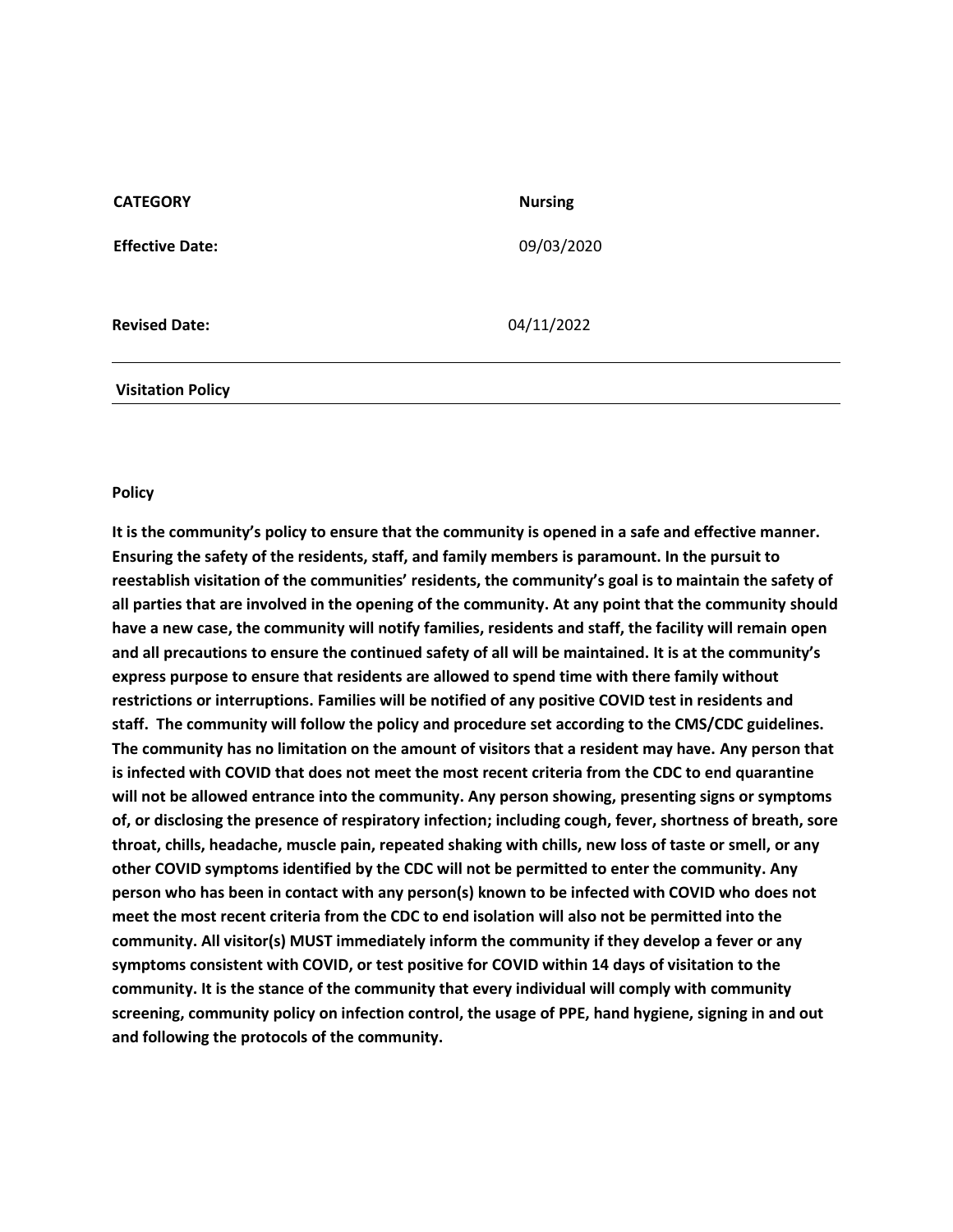## **Procedure**

- 1. The community will not prohibit the entry of any individual;
	- **A.** Family members, friends and individuals visiting residents who are positive for COVID will be given and expected to wear appropriate PPE.
		- 1. These individuals will be given appropriate PPE to ensure the safety of the visitor (s), resident(s), and staff. PPE is to include face mask, gown, gloves, and face shield. These individuals may provide their own goggles if they are CDC appropriate.
		- 2. These individuals will be required to submit to community screening, upon each visit.
		- 3. If any of these individuals have s/s of COVID-19 they will not be allowed into the community. If any of these individuals develop any fever, SOB or other symptoms that are related to COVID, they are to notify the community immediately.
		- 4. The community will NOT provide COVID testing for any visitors.
	- **B.** Hospice or palliative care workers care for residents in end of life. (These individuals will provide their own PPE).
	- **C.** Any individual(s) or provider(s) that are providing necessary health care to a resident (HHC Nurses, VA Nurses), provided that these individuals 1) comply with the most recent CDC requirements for PPE 2) are screened per community protocol for signs and symptoms of COVID prior to entry and 3) comply with the CDC and facilities most recent infection control requirement. (These individuals will provide their own PPE).
	- **D.** Community Staff- (community will provide appropriate PPE to staff members)
	- **E.** Community residents- (community will provide cloth face mask and or surgical mask whichever is available).
	- **F.** Attorneys of Record, Public Guardians and Professional Guardians for court matters if virtual or telephonic means are unavailable (appropriate PPE will be provided for these individuals).
	- **G.** Representatives of the federal or state government seeking entry as part of his or her official duties, to include but not limited to; Ombudsmen, DCF, AHCA, DOH, department of Elder Affairs. (These individuals will be provided with appropriate PPE). **Essential caregivers are defined as individuals who have provided services and/or assistance with activities of daily living to help maintain or improve the quality of life for a community resident. (There are no limits to visitation). Compassionate care visitors are defined as individuals that provide emotional support to help a resident deal with a difficult transition or loss, upsetting event, or end-of-life.**

**(There are no limits to visitation).**

If applicable the community will provide education on the community's infection control policy and how to appropriately DON and DOFF PPE. Individuals that have been identified as essential caregivers and compassionate care visitors will sign documentation that they understand and have been educated on the community's infection control policy, screening process, singing in and out, DONING and DOFFING PPE, and hand Hygiene.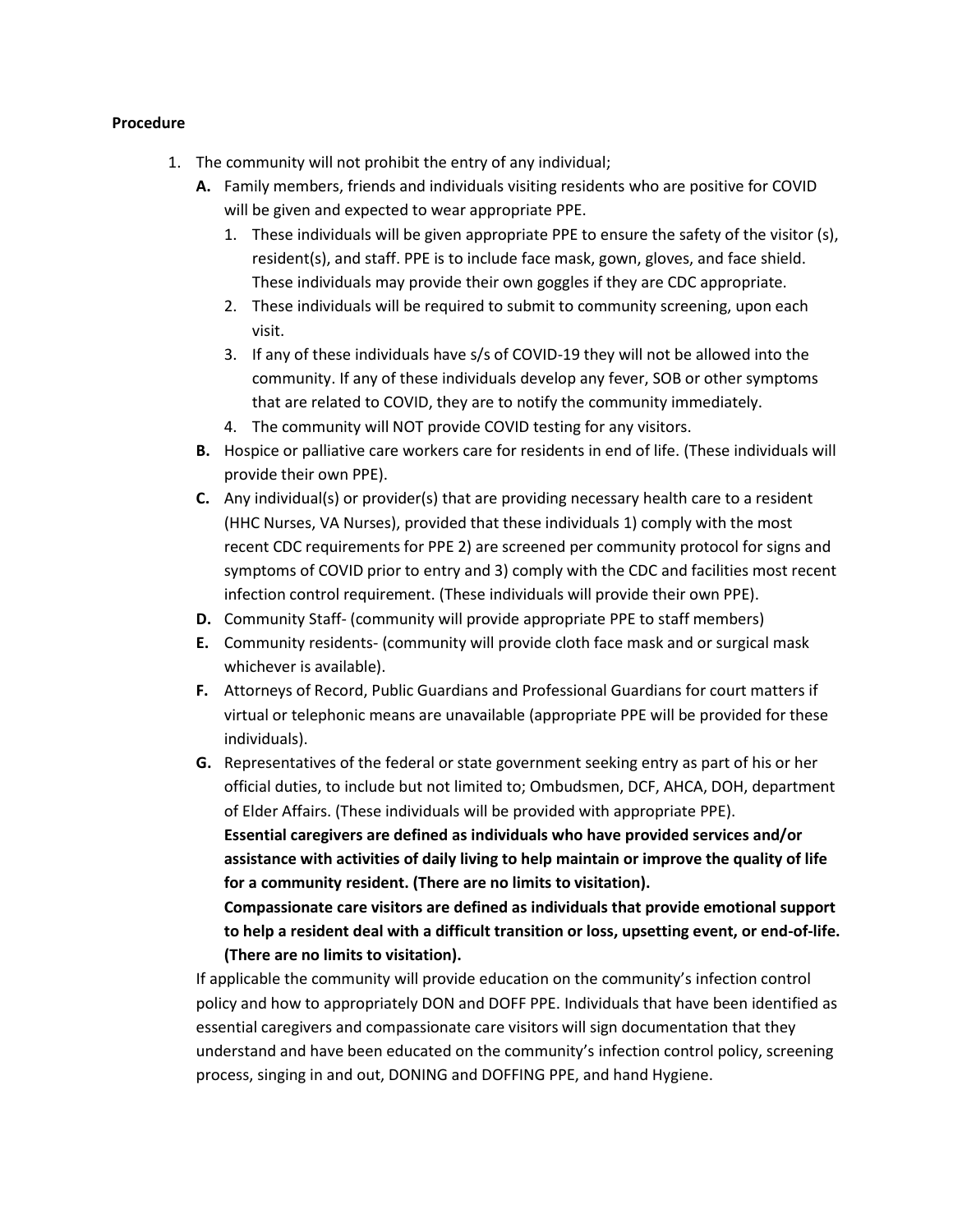- **A.** In reference to **essential caregivers** the resident may have visitation without restrictions.
- **B.** Visitors may visit residents within visiting times and if an emergency maybe allowed in the campus after hours by campus security.
	- **1.** Visiting times will be from **9am-7pm daily and if after hours campus security will allow visitors on the campus.**
	- 2. Each visitor must check in at the front desk, complete screening and sign in appropriately. If visitor has signs and symptoms of COVID, the visit will be refused. Refusal to complete any of the required process will result in a refusal of visit.
	- **3.** Each visitor will adhere to the community's infection control policy and will maintain 6 feet of social distancing.
	- 4. Each visitor will keep provided PPE in place during the entire visit and will follow facility hand hygiene process
- **C.** In reference to **compassionate care visitors** the resident may have visitation without restrictions. **In the event a resident essential caregivers and compassionate care visitors and it is an end-of-life all caregivers will be allowed.**
	- **1.** Visits will have limited restrictions as per the campus policy and visiting days are 7 days per week from 9am-7pm, if an emergency visitor will be allowed on campus by campus security.
	- **2.** Each visitor must check in at the front desk, complete screening, and sign in appropriately. If visitor has signs and symptoms of COVID visit will be refused. Refusal to complete any of the required process will result in a refusal of visit.
	- **3.** Each visitor will adhere to community's infection control policy and will maintain 6 feet of social distancing.
	- **4.** Each visitor will keep provided PPE in place during the entire visit and will follow facility hand hygiene process.
- **D.** The community shall clean and sanitize visiting areas after each visit and as needed with EPA approval cleaning solution.
- **E.** In reference to general visits (meaning individuals other than essential caregivers or compassionate care visitors). - General Visitors will be provided face mask for visits if they do NOT have their own mask.
- **F.** Visiting hours for general visits are daily from 9am-7pm, if an emergency should arise visitors will be allowed on campus by campus security.
	- 1. They must be 18 years of age and older
	- 2. Wear a face mask and perform proper hand hygiene
	- 3. Must sign a consent form noting understanding of the community's visitation and infection control prevention and control policies.
	- 4. Maintaining of 6 ft. for social distancing.
- **G.** If applicable the community will provide infection control, Donning, Doffing PPE, hand hygiene, signing in and out, by the community's educator. The educator will host a class to compassionate care visitors, essential caregivers on facility policies. Staff will monitor for the adherence to the infection control policy and adhering to wearing PPE.